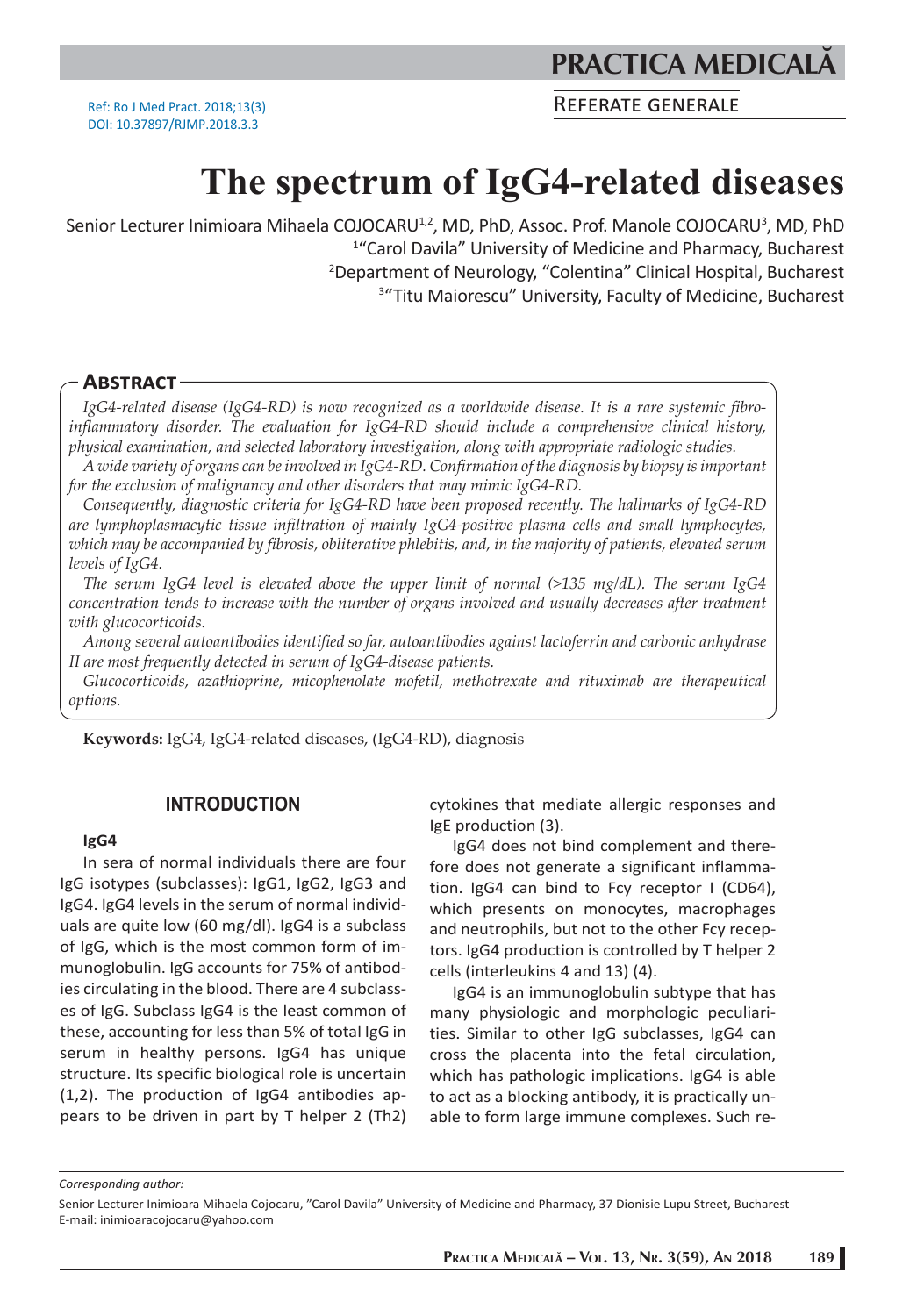duction in the capacity to form immune complexes significantly decreases the risk of auto-damage. IgG4 does not activate the complement via the classical pathway (although it may do, via the alternative pathway and to its low affinity for C1q and Fc receptors, results in IgG4 having a low theoretical potential for immune activation. IgG4 autoantibodies are able to activate leukocytes, induce leukocyte-dependent tissue damage. Basophils as well as mastocytes have membrane receptors that are able to bind IgG4 (5).

# **DISCUSSIONS**

#### **IgG4-related diseases**

The nomenclature for IgG4-related disease continues to evolve (1). IgG4-related disease (IgG4-RD) is a newly-described rare syndrome consisting of many disease entities that were previously thought to be unrelated. These conditions have the common pathological features of: inflammatory pseudotumours, i.e., swelling of organs (organomegaly) or nodules within an organ; lymphoplasmacytic infiltration of tissues with many IgG4-positive plasma cells; storiform fibrosis (scarring involving cells arranged like a cartwheel on histology). The preferred name for the overall condition is IgG4-RD (6,7)**.** 

IgG4-related disease generally occurs most commonly in middle-aged and older men. The mean age at diagnosis is approximately 60 years and there is a decided male predominance for many clinical features, with an overall male:female ratio of 8:3. The epidemiology of this disease has not been explored in detail.

IgG4-related disease is a protean condition that mimics many malignant, infectious, and inflammatory disorders. It was recognised as a unified entity only 10 years ago.

In addition, elevated serum concentrations of IgG4 are found in 60 to 70 percent of patients with IgG4-RD.

Glucocorticoids are typically the first line of therapy. The majority of patients respond to glucocorticoids, particularly in early stages of disease (1).

Major presentations of this protean condition, which often affects more than one organ, include: type 1 (IgG4-related) autoimmune pancreatitis (AIP), salivary gland disease, which can present as major salivary gland enlargement or as sclerosing sialadenitis. The constellation of lacrimal, parotid, and submandibular gland enlargement was formerly termed "Mikulicz disease." Isolated submandibular gland swelling was termed "Küttner's tumor", orbital disease, often complicated by proptosis because of lacrimal gland enlargement, involvement of the extraocular muscles, or other orbital pseudotumor, retroperitoneal fibrosis, which frequently occurs in the larger context of chronic periaortitis and can often affect the ureters, leading to hydronephrosis and renal injury.

## **Nomenclature for individual organ involvement is shown in Table 1 (9)**

Yet there remain many unknowns with regard to IgG4-RD cause, pathogenesis, various clinical presentations, approach to treatment, disease monitoring, and long-term outcomes. Increased awareness may avoid delay in diagnosis. As IgG4-RD may affect virtually every organ, this disease is of interest not only for internal medicine physicians but also for other specialties such as ear, nose and throat, dermatology, ophthalmology, and neurology. Prognosis of IgG4-RD is variable. It may spontaneously resolve or persist, with remitting and relapsing symptoms (10,11).

In the recent years, new systemic IgG4-RD has been described, and new concepts regarding the implication of IgG4 in many diseases (inflammatory and tumoral) have appeared (5).

#### **Etiology and pathogenesis**

At present, the pathogenetic mechanism and underlying immunological abnormalities in IgG4-RD remain unclear. Little is known about the initiation process of IgG4-RD or how and why these specific organ infiltrations occur. Genetic studies have suggested that several human leukocyte antigen (HLA) and non-HLA haplotypes/genotypes are associated with susceptibility to IgG4-RD or to disease relapse after steroid therapy. Despite the effectiveness of steroid therapy, for IgG4-RD, the condition has often been misdiagnosed as a malignant tumor, lymphoma, Sjögren's syndrome, or other diseases. The cause of IgG4-RD is unknown. Some studies have suggested a possible role for molecular mimicry involving *Helicobacter pylori.* The pathogenesis of IgG4-RD is poorly understood; findings consistent with both an autoimmune disorder and an allergic disorder are present. Immune complex deposition in the pancreas, kidneys, and certain other affected tissues has been reported. Although autoreactive IgG4 antibodies are observed in IgG4-RD, there is no evidence that they are directly path-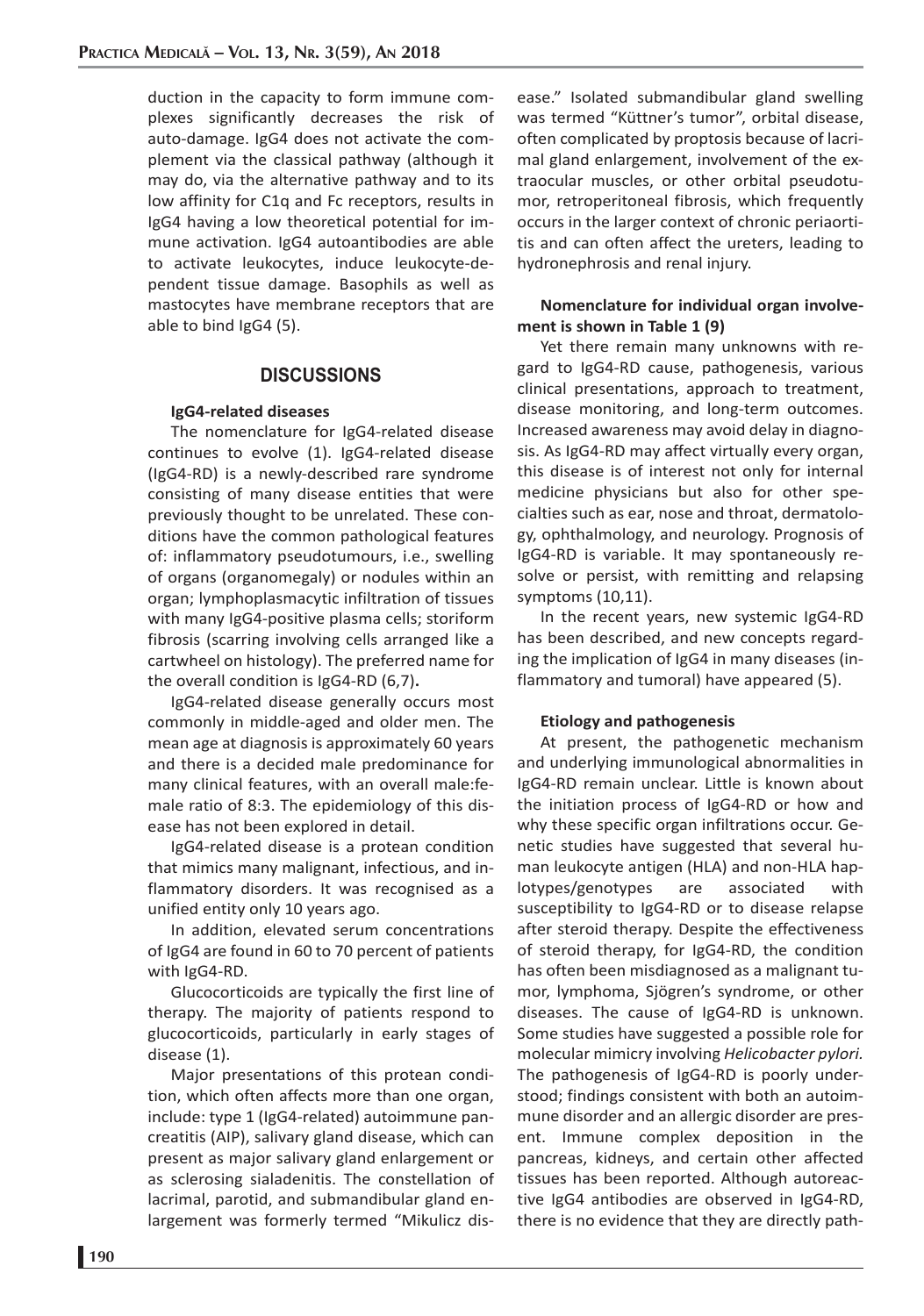| Organ or site<br><b>Preferred names</b><br><b>Previously used names</b><br><b>Head and neck</b><br>Chronic sclerosing sialadenitis,<br>Salivary gland<br>IgG4-related sialadenitis<br>Küttner's tumor (submandibular glands), Mikulicz's disease<br>(salivary and lacrimal glands)<br>Mikulicz's disease (salivary and lacrimal glands)<br>Lacrimal gland<br>IgG4-related dacryoadenitis<br>IgG4-related ophthalmic disease<br>Idiopathic orbital inflammatory disease, orbital<br>Orbit<br>$(lgG4-ROD)$<br>pseudotumor<br>Chronic sinusitis, eosinophilic angiocentric fibrosis (orbits<br>Paranasal gland<br>and upper respiratory tract<br>IgG4-related pharyngitis<br>Pharynx<br>IgG4-related thyroid disease<br><b>Thyroid gland</b><br>Riedel's thyroiditis or Riedel's struma<br>Soft tissues of the head<br>Idiopathic cervical fibrosis, sclerosing cervicitis, cervical<br>and neck<br>fibrosclerosis<br><b>Central Nervous System</b><br>IgG4-related hypophysitis:<br><b>Pituitary gland</b><br>Autoimmune hypophysitis<br>- IgG4-related panhypophysitis (all of pituitary gland),<br>- IgG4-related adenohypophysitis (anterior pituitary),<br>- IgG4-related infundibuloneurohypophysitis (posterior<br>pituitary and pituitary stalk)<br>IgG4-related pachymeningitis (dura mater),<br><b>Meninges</b><br>Idiopathyc hypertrophic pachymeningitis<br>IgG4-related leptomeningitis (arachnoid and pia mater)<br><b>Chest and abdomen</b><br>Pancreas<br>IgG4-related pancreatitis<br>Type 1 autoimmune pancreatitis, lymphoplasmacytis<br>sclerosing pancreatitis, chronic pancreatitis with diffuse<br>irregular narrowing of the main pancreatic duct<br>Pulmonary inflammatory pseudotumor<br>Lung<br>IgG4-related lung disease<br>Pleura<br>IgG4-related pleutritis<br>Liver<br>IgG4-related hepatopathy<br><b>Bile duct</b><br>IgG4-related sclerosing cholangitis<br>Gallbladder<br>IgG4-related cholecystitis<br>IgG4-related aortitis,<br>Aorta<br>Inflammatory aortic aneurysm, chronic periaortitis<br>IgG4-related periaortitis<br><b>Branches of the aorta</b><br>IgG4-related periarteritis<br>(including coronary,<br>renal or iliac arteries)<br>Pericardum<br>IgG4-related pericardis<br>Mediastinum<br>IgG4-related mediastinitis<br>Fibrosing mediastinitis<br>Retroperitoneal fibrosis, Albarran-Ormond syndrome,<br>Retroperitoneum<br>IgG4-related retroperitoneal fibrosis |  |  |  |
|-----------------------------------------------------------------------------------------------------------------------------------------------------------------------------------------------------------------------------------------------------------------------------------------------------------------------------------------------------------------------------------------------------------------------------------------------------------------------------------------------------------------------------------------------------------------------------------------------------------------------------------------------------------------------------------------------------------------------------------------------------------------------------------------------------------------------------------------------------------------------------------------------------------------------------------------------------------------------------------------------------------------------------------------------------------------------------------------------------------------------------------------------------------------------------------------------------------------------------------------------------------------------------------------------------------------------------------------------------------------------------------------------------------------------------------------------------------------------------------------------------------------------------------------------------------------------------------------------------------------------------------------------------------------------------------------------------------------------------------------------------------------------------------------------------------------------------------------------------------------------------------------------------------------------------------------------------------------------------------------------------------------------------------------------------------------------------------------------------------------------------------------------------------------------------------------------------------------------------------------------------------------------------------------------------------------------------------------------------------------------------------------------------------------|--|--|--|
|                                                                                                                                                                                                                                                                                                                                                                                                                                                                                                                                                                                                                                                                                                                                                                                                                                                                                                                                                                                                                                                                                                                                                                                                                                                                                                                                                                                                                                                                                                                                                                                                                                                                                                                                                                                                                                                                                                                                                                                                                                                                                                                                                                                                                                                                                                                                                                                                                 |  |  |  |
|                                                                                                                                                                                                                                                                                                                                                                                                                                                                                                                                                                                                                                                                                                                                                                                                                                                                                                                                                                                                                                                                                                                                                                                                                                                                                                                                                                                                                                                                                                                                                                                                                                                                                                                                                                                                                                                                                                                                                                                                                                                                                                                                                                                                                                                                                                                                                                                                                 |  |  |  |
|                                                                                                                                                                                                                                                                                                                                                                                                                                                                                                                                                                                                                                                                                                                                                                                                                                                                                                                                                                                                                                                                                                                                                                                                                                                                                                                                                                                                                                                                                                                                                                                                                                                                                                                                                                                                                                                                                                                                                                                                                                                                                                                                                                                                                                                                                                                                                                                                                 |  |  |  |
|                                                                                                                                                                                                                                                                                                                                                                                                                                                                                                                                                                                                                                                                                                                                                                                                                                                                                                                                                                                                                                                                                                                                                                                                                                                                                                                                                                                                                                                                                                                                                                                                                                                                                                                                                                                                                                                                                                                                                                                                                                                                                                                                                                                                                                                                                                                                                                                                                 |  |  |  |
|                                                                                                                                                                                                                                                                                                                                                                                                                                                                                                                                                                                                                                                                                                                                                                                                                                                                                                                                                                                                                                                                                                                                                                                                                                                                                                                                                                                                                                                                                                                                                                                                                                                                                                                                                                                                                                                                                                                                                                                                                                                                                                                                                                                                                                                                                                                                                                                                                 |  |  |  |
|                                                                                                                                                                                                                                                                                                                                                                                                                                                                                                                                                                                                                                                                                                                                                                                                                                                                                                                                                                                                                                                                                                                                                                                                                                                                                                                                                                                                                                                                                                                                                                                                                                                                                                                                                                                                                                                                                                                                                                                                                                                                                                                                                                                                                                                                                                                                                                                                                 |  |  |  |
|                                                                                                                                                                                                                                                                                                                                                                                                                                                                                                                                                                                                                                                                                                                                                                                                                                                                                                                                                                                                                                                                                                                                                                                                                                                                                                                                                                                                                                                                                                                                                                                                                                                                                                                                                                                                                                                                                                                                                                                                                                                                                                                                                                                                                                                                                                                                                                                                                 |  |  |  |
|                                                                                                                                                                                                                                                                                                                                                                                                                                                                                                                                                                                                                                                                                                                                                                                                                                                                                                                                                                                                                                                                                                                                                                                                                                                                                                                                                                                                                                                                                                                                                                                                                                                                                                                                                                                                                                                                                                                                                                                                                                                                                                                                                                                                                                                                                                                                                                                                                 |  |  |  |
|                                                                                                                                                                                                                                                                                                                                                                                                                                                                                                                                                                                                                                                                                                                                                                                                                                                                                                                                                                                                                                                                                                                                                                                                                                                                                                                                                                                                                                                                                                                                                                                                                                                                                                                                                                                                                                                                                                                                                                                                                                                                                                                                                                                                                                                                                                                                                                                                                 |  |  |  |
|                                                                                                                                                                                                                                                                                                                                                                                                                                                                                                                                                                                                                                                                                                                                                                                                                                                                                                                                                                                                                                                                                                                                                                                                                                                                                                                                                                                                                                                                                                                                                                                                                                                                                                                                                                                                                                                                                                                                                                                                                                                                                                                                                                                                                                                                                                                                                                                                                 |  |  |  |
|                                                                                                                                                                                                                                                                                                                                                                                                                                                                                                                                                                                                                                                                                                                                                                                                                                                                                                                                                                                                                                                                                                                                                                                                                                                                                                                                                                                                                                                                                                                                                                                                                                                                                                                                                                                                                                                                                                                                                                                                                                                                                                                                                                                                                                                                                                                                                                                                                 |  |  |  |
|                                                                                                                                                                                                                                                                                                                                                                                                                                                                                                                                                                                                                                                                                                                                                                                                                                                                                                                                                                                                                                                                                                                                                                                                                                                                                                                                                                                                                                                                                                                                                                                                                                                                                                                                                                                                                                                                                                                                                                                                                                                                                                                                                                                                                                                                                                                                                                                                                 |  |  |  |
|                                                                                                                                                                                                                                                                                                                                                                                                                                                                                                                                                                                                                                                                                                                                                                                                                                                                                                                                                                                                                                                                                                                                                                                                                                                                                                                                                                                                                                                                                                                                                                                                                                                                                                                                                                                                                                                                                                                                                                                                                                                                                                                                                                                                                                                                                                                                                                                                                 |  |  |  |
|                                                                                                                                                                                                                                                                                                                                                                                                                                                                                                                                                                                                                                                                                                                                                                                                                                                                                                                                                                                                                                                                                                                                                                                                                                                                                                                                                                                                                                                                                                                                                                                                                                                                                                                                                                                                                                                                                                                                                                                                                                                                                                                                                                                                                                                                                                                                                                                                                 |  |  |  |
|                                                                                                                                                                                                                                                                                                                                                                                                                                                                                                                                                                                                                                                                                                                                                                                                                                                                                                                                                                                                                                                                                                                                                                                                                                                                                                                                                                                                                                                                                                                                                                                                                                                                                                                                                                                                                                                                                                                                                                                                                                                                                                                                                                                                                                                                                                                                                                                                                 |  |  |  |
|                                                                                                                                                                                                                                                                                                                                                                                                                                                                                                                                                                                                                                                                                                                                                                                                                                                                                                                                                                                                                                                                                                                                                                                                                                                                                                                                                                                                                                                                                                                                                                                                                                                                                                                                                                                                                                                                                                                                                                                                                                                                                                                                                                                                                                                                                                                                                                                                                 |  |  |  |
|                                                                                                                                                                                                                                                                                                                                                                                                                                                                                                                                                                                                                                                                                                                                                                                                                                                                                                                                                                                                                                                                                                                                                                                                                                                                                                                                                                                                                                                                                                                                                                                                                                                                                                                                                                                                                                                                                                                                                                                                                                                                                                                                                                                                                                                                                                                                                                                                                 |  |  |  |
|                                                                                                                                                                                                                                                                                                                                                                                                                                                                                                                                                                                                                                                                                                                                                                                                                                                                                                                                                                                                                                                                                                                                                                                                                                                                                                                                                                                                                                                                                                                                                                                                                                                                                                                                                                                                                                                                                                                                                                                                                                                                                                                                                                                                                                                                                                                                                                                                                 |  |  |  |
|                                                                                                                                                                                                                                                                                                                                                                                                                                                                                                                                                                                                                                                                                                                                                                                                                                                                                                                                                                                                                                                                                                                                                                                                                                                                                                                                                                                                                                                                                                                                                                                                                                                                                                                                                                                                                                                                                                                                                                                                                                                                                                                                                                                                                                                                                                                                                                                                                 |  |  |  |
|                                                                                                                                                                                                                                                                                                                                                                                                                                                                                                                                                                                                                                                                                                                                                                                                                                                                                                                                                                                                                                                                                                                                                                                                                                                                                                                                                                                                                                                                                                                                                                                                                                                                                                                                                                                                                                                                                                                                                                                                                                                                                                                                                                                                                                                                                                                                                                                                                 |  |  |  |
|                                                                                                                                                                                                                                                                                                                                                                                                                                                                                                                                                                                                                                                                                                                                                                                                                                                                                                                                                                                                                                                                                                                                                                                                                                                                                                                                                                                                                                                                                                                                                                                                                                                                                                                                                                                                                                                                                                                                                                                                                                                                                                                                                                                                                                                                                                                                                                                                                 |  |  |  |
|                                                                                                                                                                                                                                                                                                                                                                                                                                                                                                                                                                                                                                                                                                                                                                                                                                                                                                                                                                                                                                                                                                                                                                                                                                                                                                                                                                                                                                                                                                                                                                                                                                                                                                                                                                                                                                                                                                                                                                                                                                                                                                                                                                                                                                                                                                                                                                                                                 |  |  |  |
|                                                                                                                                                                                                                                                                                                                                                                                                                                                                                                                                                                                                                                                                                                                                                                                                                                                                                                                                                                                                                                                                                                                                                                                                                                                                                                                                                                                                                                                                                                                                                                                                                                                                                                                                                                                                                                                                                                                                                                                                                                                                                                                                                                                                                                                                                                                                                                                                                 |  |  |  |
|                                                                                                                                                                                                                                                                                                                                                                                                                                                                                                                                                                                                                                                                                                                                                                                                                                                                                                                                                                                                                                                                                                                                                                                                                                                                                                                                                                                                                                                                                                                                                                                                                                                                                                                                                                                                                                                                                                                                                                                                                                                                                                                                                                                                                                                                                                                                                                                                                 |  |  |  |
| Ormond's disease, perirenal fasciitis, Gerota's fasciitis/<br>syndrome, periureteritis fibrosa, sclerosing lipogranuloma,<br>sclerosing retroperitoneal granuloma, non-specific<br>retroperitoneal inflammation, sclerosing retroperitonitis,<br>retroperitoneal vasculitis with perivascular fibrosis                                                                                                                                                                                                                                                                                                                                                                                                                                                                                                                                                                                                                                                                                                                                                                                                                                                                                                                                                                                                                                                                                                                                                                                                                                                                                                                                                                                                                                                                                                                                                                                                                                                                                                                                                                                                                                                                                                                                                                                                                                                                                                          |  |  |  |
| <b>Mesentery</b><br>IgG4-related mesenteritis (subtypes are: mesenteric<br>Sclerosing mesenteritis, systemic nodular panniculitis,<br>panniculitis, mesenteric lipodystrophy and retractile<br>liposclerosis mesenteritis, mesenteric Weber-Christian<br>disease, mesenteric lipogranuloma, xanthogranulomatous<br>mesenteritis)<br>mesenteritis                                                                                                                                                                                                                                                                                                                                                                                                                                                                                                                                                                                                                                                                                                                                                                                                                                                                                                                                                                                                                                                                                                                                                                                                                                                                                                                                                                                                                                                                                                                                                                                                                                                                                                                                                                                                                                                                                                                                                                                                                                                                |  |  |  |
| IgG4-related mastitis<br>Sclerosing mastitis<br><b>Breast</b>                                                                                                                                                                                                                                                                                                                                                                                                                                                                                                                                                                                                                                                                                                                                                                                                                                                                                                                                                                                                                                                                                                                                                                                                                                                                                                                                                                                                                                                                                                                                                                                                                                                                                                                                                                                                                                                                                                                                                                                                                                                                                                                                                                                                                                                                                                                                                   |  |  |  |
| Genitourinary                                                                                                                                                                                                                                                                                                                                                                                                                                                                                                                                                                                                                                                                                                                                                                                                                                                                                                                                                                                                                                                                                                                                                                                                                                                                                                                                                                                                                                                                                                                                                                                                                                                                                                                                                                                                                                                                                                                                                                                                                                                                                                                                                                                                                                                                                                                                                                                                   |  |  |  |
| IgG4-related kidney disease (IgG4-RKD):<br>Idiopathic tubulointersitial nephritis<br>Kidney<br>- IgG4-related tubulointerstitial<br>- nephritis (IgG4-TIN),<br>- IgG4-related membranous<br>- glomerulonephritis                                                                                                                                                                                                                                                                                                                                                                                                                                                                                                                                                                                                                                                                                                                                                                                                                                                                                                                                                                                                                                                                                                                                                                                                                                                                                                                                                                                                                                                                                                                                                                                                                                                                                                                                                                                                                                                                                                                                                                                                                                                                                                                                                                                                |  |  |  |
| Prostate<br>IgG4-related prostatitis                                                                                                                                                                                                                                                                                                                                                                                                                                                                                                                                                                                                                                                                                                                                                                                                                                                                                                                                                                                                                                                                                                                                                                                                                                                                                                                                                                                                                                                                                                                                                                                                                                                                                                                                                                                                                                                                                                                                                                                                                                                                                                                                                                                                                                                                                                                                                                            |  |  |  |
| Vas deferents<br>IgG4-related perivasal fibrosis<br>Chronic orchalgia                                                                                                                                                                                                                                                                                                                                                                                                                                                                                                                                                                                                                                                                                                                                                                                                                                                                                                                                                                                                                                                                                                                                                                                                                                                                                                                                                                                                                                                                                                                                                                                                                                                                                                                                                                                                                                                                                                                                                                                                                                                                                                                                                                                                                                                                                                                                           |  |  |  |
| Paratesticular fibrous pseudotumor, inflammatory<br>Scrotum<br>IgG4-related paratesticular pseudotumor<br>IgG4-related epididymo-orchitis<br>pseudotumor of the spermatic cord, pseudosarcomatous<br>myofibroblastic proliferations of the spermatic cord,<br>proliferative funiculitis, chronic proliferative periorchitis,<br>fibromatous periorchitis, nodular periorchitis, reactive<br>periorchitis, fibrous mesothelioma                                                                                                                                                                                                                                                                                                                                                                                                                                                                                                                                                                                                                                                                                                                                                                                                                                                                                                                                                                                                                                                                                                                                                                                                                                                                                                                                                                                                                                                                                                                                                                                                                                                                                                                                                                                                                                                                                                                                                                                  |  |  |  |
| Other                                                                                                                                                                                                                                                                                                                                                                                                                                                                                                                                                                                                                                                                                                                                                                                                                                                                                                                                                                                                                                                                                                                                                                                                                                                                                                                                                                                                                                                                                                                                                                                                                                                                                                                                                                                                                                                                                                                                                                                                                                                                                                                                                                                                                                                                                                                                                                                                           |  |  |  |
| Lymph nodes<br>IgG4-related lymphadenopathy<br>Skin<br>IgG4-related skin disease<br>Angiolymphoid hyperplasia with eosinophilia, cutaneous<br>pseudolymphoma                                                                                                                                                                                                                                                                                                                                                                                                                                                                                                                                                                                                                                                                                                                                                                                                                                                                                                                                                                                                                                                                                                                                                                                                                                                                                                                                                                                                                                                                                                                                                                                                                                                                                                                                                                                                                                                                                                                                                                                                                                                                                                                                                                                                                                                    |  |  |  |
| IgG4-related perineural disease<br>Nerve                                                                                                                                                                                                                                                                                                                                                                                                                                                                                                                                                                                                                                                                                                                                                                                                                                                                                                                                                                                                                                                                                                                                                                                                                                                                                                                                                                                                                                                                                                                                                                                                                                                                                                                                                                                                                                                                                                                                                                                                                                                                                                                                                                                                                                                                                                                                                                        |  |  |  |

## *TABLE 1. Nomeclature for individual organ involvement (9)*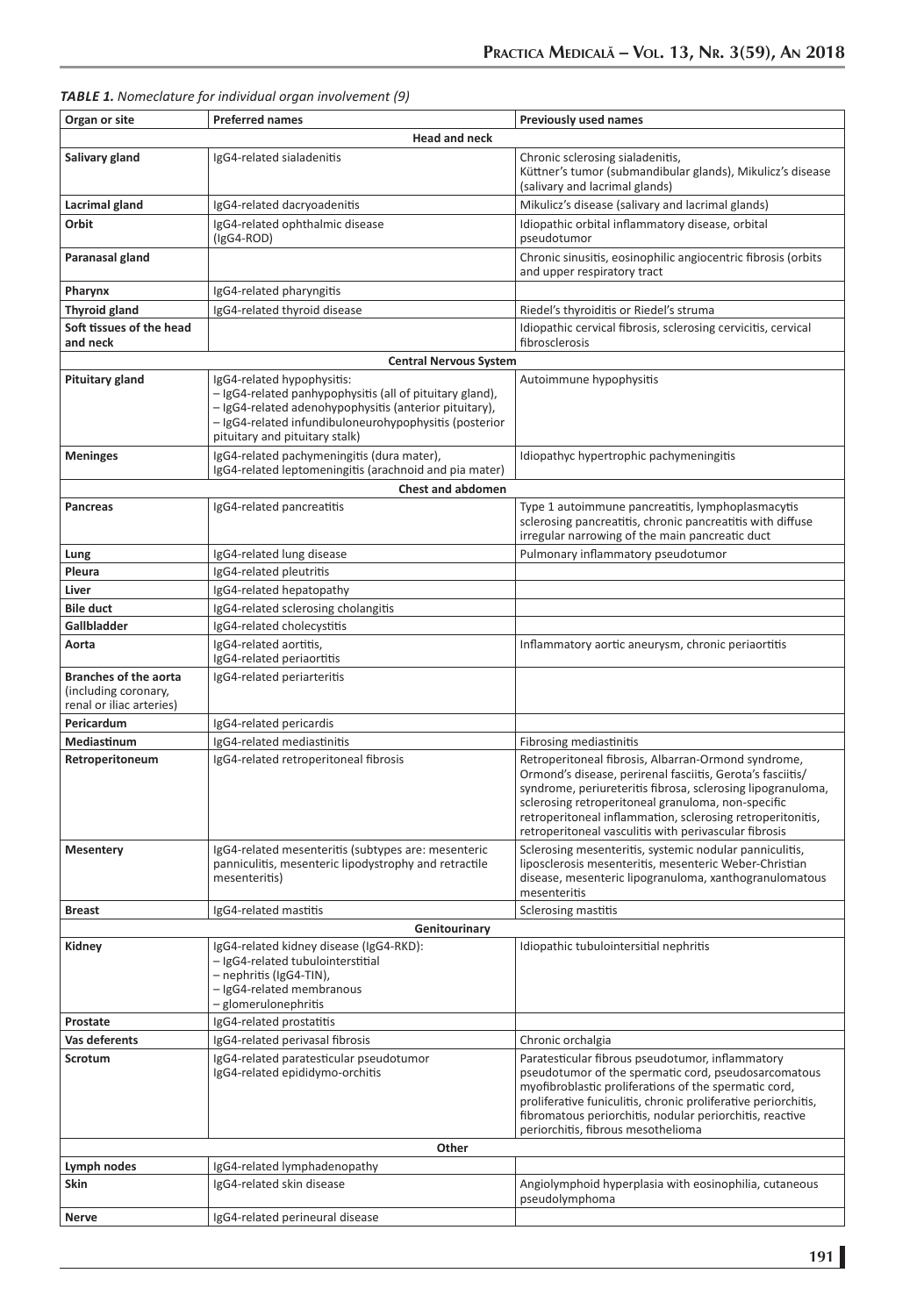ogenic. A "modified" Th2 response is critical to this condition. IgG4-RD lesions are infiltrated by Th cells, which likely cause progressive fibrosis and organ damage. IgG4 antibodies are generally regarded as noninflammatory. Although autoreactive IgG4 antibodies are observed in IgG4- RD, there is no evidence that they are directly pathogenic. The contribution of autoantibodies to IgG4-RD remains unclear (11).

The hypocomplementemia is observed in some patients with IgG4-RD. The precise mechanisms of hypocomplementemia require elucidation but may relate to immune complexes in the blood and those detected in some organs, particularly the kidney and pancreas. Native IgG4 is a non–complement-fixing isotype, at least for the classical complement pathway. IgG4 antibodies are generally regarded as noninflammatory. Although IgG autoantibodies against various exocrine gland antigens have been described in IgG4-RD, whether they are members of the IgG4 subclass is unknown. Recently, Th2 immune reaction has been suggested to be predominant in IgG4-RD. Regulatory immune reactions are activated in IgG4-RD. It has features of an allergic disorder: abnormal high Th2 cytokines (cell messenger proteins) in tissues, raised IgE and increased T-reg lymphocytes in blood and raised eosinophil count in 40% of patients. Cytokines IL-10 (interleukin 10) and TGF-β (transforming growth factor beta) are known to support IgG4 production and are at elevated levels in IgG4-related disease. Autoimmunity has been considered the most probable pathogenesis of IgG4-RD, but has not been completely proved so far. Involvement of major organs is common and IgG4-RD may lead to organ failure, particularly in the pancreas, liver and biliary tree, kidneys, thyroid gland, lungs, and aorta (12).

In contrast to many autoimmune disorders, IgG4-RD seems to have a skewed T- cell response towards a Th2 phenotype. Increased tissue levels of Th2-cytokines such as Interleukin-4 (IL-4), −5 (IL-5) and −13 (IL-13) were found in IgG4-RD. Well-fitting to a Th2 immune response, IgG4-RD is characterized by both systemic and localized IgG4 production. It is currently unclear, whether these antibodies are acting as pathogenic antibodies or are just a bystander phenomenon (11,12)**.**

#### **Laboratory features**

Laboratory findings in IgG4-RD are often inconspicuous. Inflammatory markers such as ESR and CRP may be highly elevated, but can be normal despite active disease in a substantial proportion of patients. The majority of patients with IgG4-RD have elevated serum IgG4 concentrations, but the range varies widely. Approximately 30% of patients have normal serum IgG4 concentrations, despite classic histopathological and immunohistochemical findings (1).

Anti-nuclear antibodies, anti-SS-A as well as anti-SS-B antibodies are negative in the majority of patients, while low complement levels (C3 and C4) are not uncommon. Elevated serum IgG4 is the most remarkable feature of IgG4-RD, and a large number of lymphocytes and IgG4 positive plasma cells can be seen in the involved tissue (13).

Polyclonal hypergammaglobulinemia is often found in IgG4-RD. Increased serum IgE levels and allergic diseases are present in about one third of patients. IgG subclass analyses reveal highly elevated serum IgG4 levels in many but not all patients. It should be underlined that IgG4 levels can be substantially misleading when they are used as a sole criterion for diagnosis (or exclusion) of IgG4-RD. On the one hand, a number of other diseases, such as cancer, infections and autoimmune diseases, including vasculitis, are associated with increased IgG4 levels. A number of IgG4-RD patients may have normal IgG4 levels. Thus, the sensitivity of IgG4 in IgG4-RD was found to be 90% and the specificity 60% in one study (14).

In another study the positive predictive value of an elevated serum IgG4 for IgG4-RD was found to be as poor as 10%. Thus, elevated IgG4 levels have become a surrogate marker for IgG4- RD in clinical practice (15,16).

It is suspected but unclear, whether IgG4-RD truly belongs to the group of autoimmune disorders. There is evidence of autoantibodies such as antinuclear, rheumatoid factor, and others in some patients. However, these autoantibodies are far beyond from being specific for IgG4-RD (17).

Further, 40% of IgG4-RD patients have increased serum IgE levels and allergic diseases are common. Moreover, tissue eosinophilia is typical for IgG4-RD. Some studies also suggested an increased activation of regulatory T cells (Treg), which might be due to the over-expression of transforming growth factor β (TGF-β), an important regulator of Treg development. Interestingly, low C3 and C4 complement levels can be observed in one third of IgG4-RD patients with renal involvement indicating immune com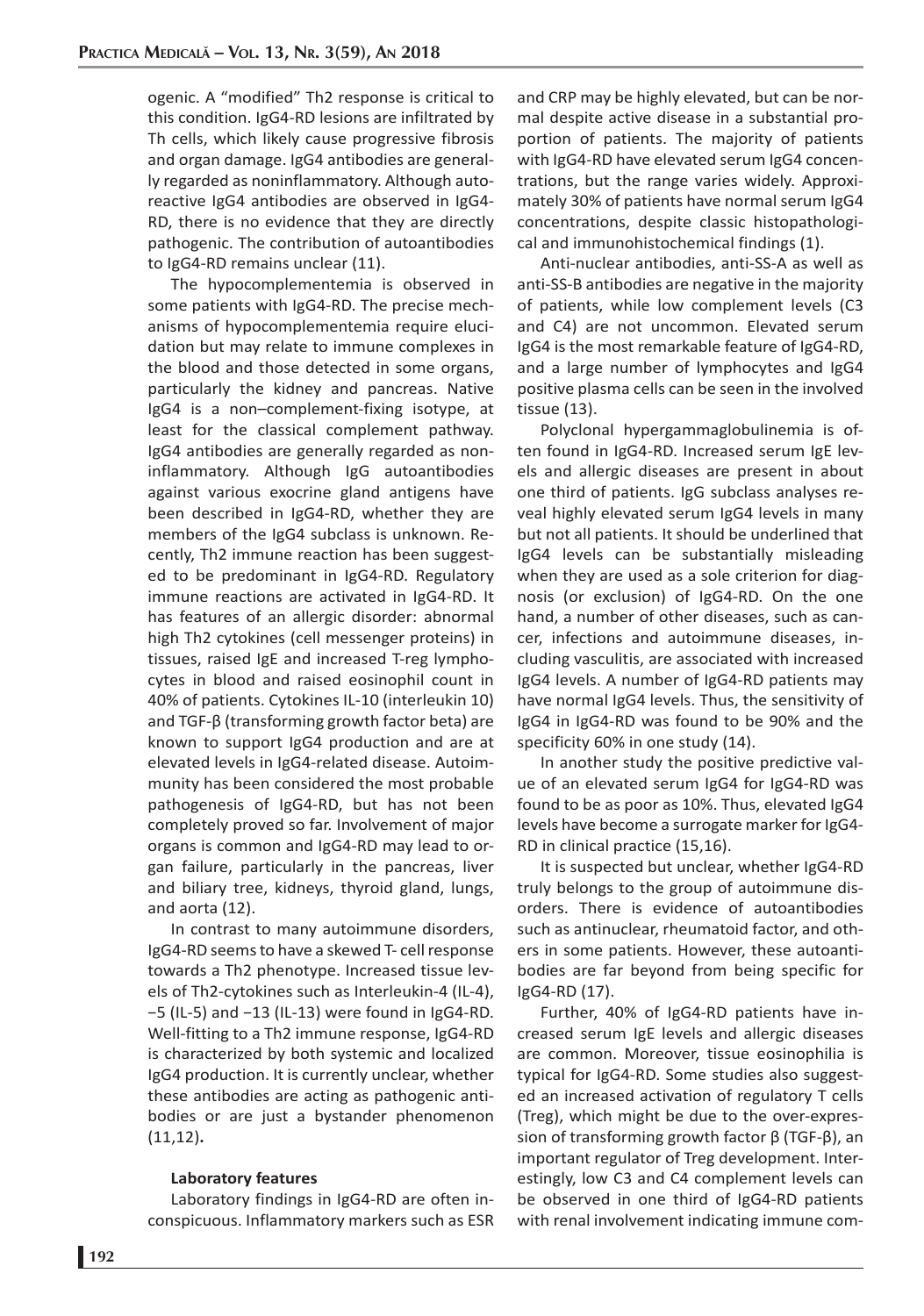plex formation. Investigation in suspected IgG4- RD requires a combination of clinical, endoscopic, radiological and serological tests looking for organ involvement and end organ damage (e.g., hormonal abnormalities). Patients with lymphadenopathy may exhibit elevated serum IgG4, serum IgG and IgE, polyclonal hypergammaglobulinemia, and elevations in the erythrocyte sedimentation rate (ESR). The negative predictive value of a serum IgG4 assay in these groups was 96 percent, but the positive predictive value was only 34 percent. Detection of serum IgG4 is measured by latex-enhanced nephelometric immunoassay (18).

Analysis of the serum IgG4/total IgG ratio did not improve these test characteristics.

Blood plasmablast concentrations may be a better biomarker than the serum IgG4 concentration. Plasmablasts were identified through flow cytometry of peripheral blood. These studies of circulating plasmablasts confirm that these cells are elevated to high levels in patients with active IgG4-RD, even in patients with normal serum IgG4 concentrations. Plasmablast counts therefore are a potentially useful biomarker for diagnosis, assessing response to treatment, and determining the appropriate time for retreatment. The number of IgG4-positive plasma cells per high-power field (HPF) that is regarded as consistent with or suggestive of IgG4-RD varies somewhat from tissue to tissue (19).

Elevations in serum and tissue IgG4 concentrations are not specific to IgG4-RD. Anti-nuclear antibodies are sometimes present, and autoantibodies have been described against lactoferrin and carbonic anhydrase II. It has not been well clarified whether or not those autoantibodies belong to an IgG4 subclass. Urinalysis – asymptomatic proteinuria may be an indication of subclinical IgG4-related tubulointerstitial nephritis (TIN). Serum complement levels – Serum C3 and C4 concentrations are typically low, often profoundly so, in the setting of TIN. Following serum complement concentrations in such patients can be a useful means of gauging response to therapy. Markers of allergic disease – such as serum IgE concentrations and the peripheral eosinophil count, should be tested at baseline and, if abnormal, at follow-up (20-22).

Eosinophilia and elevated serum IgE levels, both observed in approximately 40% of patients with IgG4-RD (1)

Aberrant immunological findings have been observed inpatients with IgG4-RD. For example,

the Th2-dominant immune response and the production of Th2-type cytokines, such as IL-4, IL-5, IL-10, and IL-13, are increased. Over-expression of the regulatory cytokines IL-10 and transforming growth factor β (TGF-β) has also been reported in patients with IgG4-RD. IL-10 and TGF-β have potent activities in directing B cells to produce IgG4 and induce fibroplasias, respectively. IL-4, IL-5, and IL-13 are important for class switching to IgE production and eosinophil migration. Therefore, abnormalities in the production of these cytokines may be involved in the pathogenesis of IgG4-RD (23).

Correlation with specific histopathological findings is essential, regardless of the serum IgG4 concentration , the number of IgG4-positive plasma cells in tissue, or the ratio of IgG4 to IgG in tisue. The key morphologic features of IgG4-RD are a dense lymphoplasmacytic infiltrate that is organized in a storiform pattern, obliterative phlebitis, and a mild-to-moderate eosinophil infiltrate. The inflammatory infiltrate is composed of an admixture of T and B lymphocytes (1)

## **Clinical manifestations**

IgG4-related disease is a fascinating condition recognised as a systemic disease in 2003. The clinical features of several IgG4-RD can mimic those of autoimmune disorders. IgG4-related disease can involve one or multiple organs. The clinical symptoms are different for different organs involved (1,23,24).

Multiple organs are affected in 60 to 90 percent of patients with IgG4-RD. Practically any organ can be affected, having in common a key pathological feature consisting in dense lymphocyte and plasma cell infiltrate rich in IgG4-positive plasma cells, storiform fibrosis and often an elevated serum IgG4 concentration. Lymphadenopathy is common, and symptoms of asthma or allergy are present in approximately 40 percent of patients. IgG4-related disease can mimic autoimmune rheumatic diseases such as systemic lupus erythematosus, Sjögren's syndrome, or granulomatosis with polyangiitis. In addition, patients with IgG4-RD have an increased prevalence of allergic rhinitis and bronchial asthma (25).

## **DIAGNOSIS**

IgG4-RD is attracting strong attention as a new clinical entity. Diagnosis of IgG4-RD can be difficult, as multiple organs may be involved si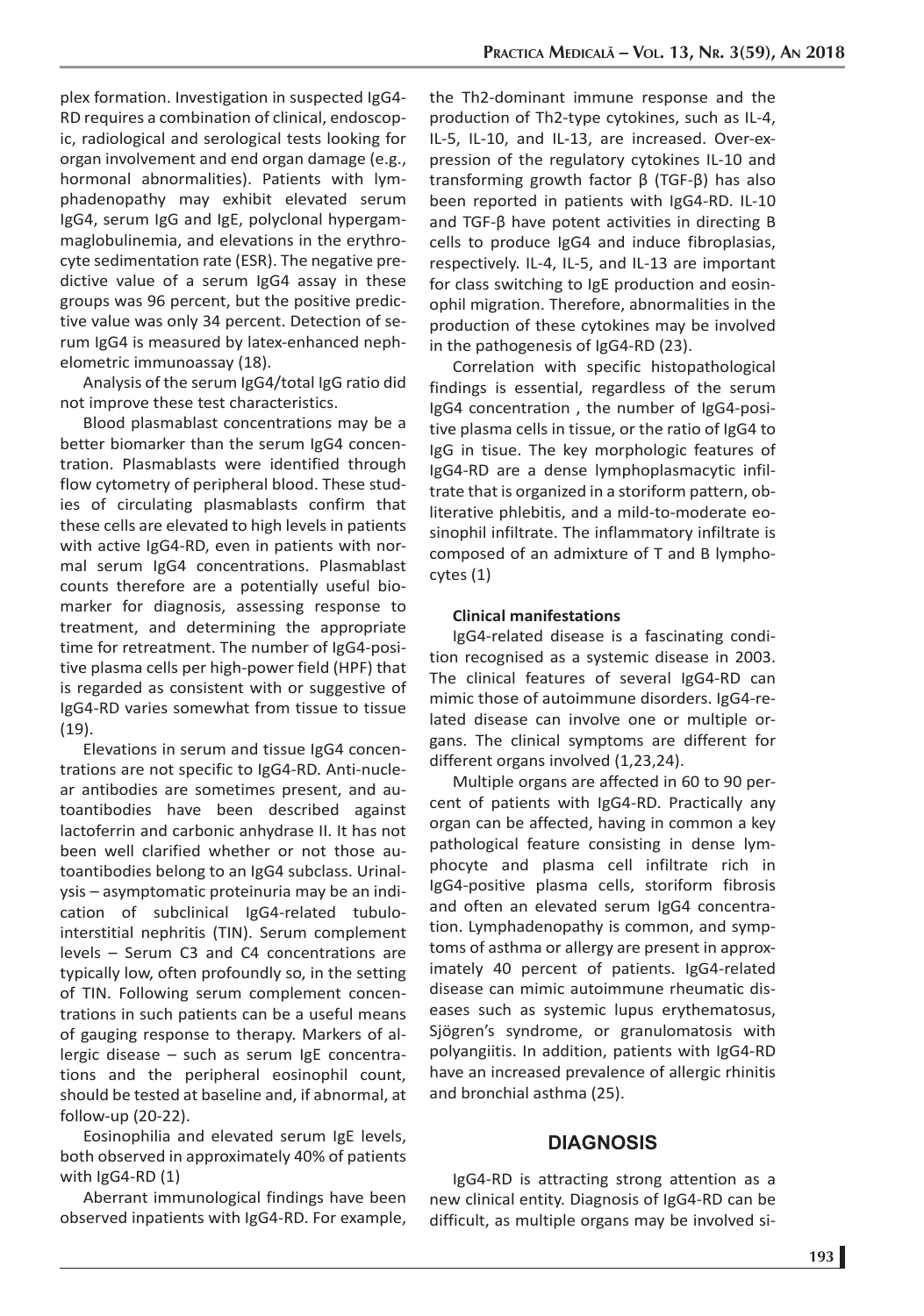multaneously. Diagnostic criteria have not been fully developed (23,24).

IgG4-RD can occur in various organs, including the central nervous system, salivary glands, thyroid gland, lungs, pancreas, biliary duct, liver, gastrointestinal tract, kidneys, prostate gland, retroperitoneum, and lymph nodes, but that vlinical symptoms depend on the location of the lesion (23).

IgG4-related disease should be suspected in patients presenting with unexplained enlargement or swelling of one or more organs.

The diagnosis of IgG4-RD relies on the coexistence of various clinical, laboratory and histopathological findings, although none is pathognomonic by itself.

The diagnosis of IgG4-RD is based upon biopsy findings demonstrating the characteristic histopathology.

Serum IgG4 levels should be measured, and isolated elevated levels are a significant aid in diagnosis, although they are not diagnostic.

The diagnosis of IgG4-RD is based upon biopsy findings demonstrating the characteristic histopathologic findings and immunohistochemical staining. These findings include lymphoplasmacytic tissue infiltration of mainly IgG4 positive plasma cells and lymphocytes, accompanied by fibrosis that has storiform features and often by obliterative phlebitis. A modest tissue eosinophilia is often present.

Serum IgG4 levels should be measured, and isolated elevated levels are a significant aid in diagnosis, although they are not diagnostic.

Patients at high risk for having IgG4-RD are those with any of the following: pancreatitis of unknown origin, sclerosing cholangitis, bilateral salivary and/or lacrimal gland enlargement, retroperitoneal fibrosis, orbital pseudotumor or proptosis.

The likelihood of IgG4-RD for patients presenting with at least one of these conditions is significantly increased if high serum levels of IgG4, allergic symptoms, and/or other fibrotic processes are also present (26,27).

Histopathology [a dense lymphoplasmacytic (lymphocytes and plasma cells) infiltrate rich in IgG4-positive plasma cells**]** is the key to diagnosis. The three central pathology features of IgG4-RD are lymphoplasmacytic infiltration, storiform fibrosis, and obliterative phlebitis (the venous channels are obliterated by a dense lymphoplasmacytic infiltrate, within both the venous walls and the lumen). IgG4 immunostaining needs to be specifically requested and

performed in order to detect IgG4-positive plasma cells. The histopathological and immunohistochemical staining features of IgG4-RD are strikingly similar in different tissues, regardless of the organ or tissue involved. It is important to distinguish the IgG4-RD from traditional organ-specific autoimmune disease to guide therapy (2,24)**.** 

Misdiagnoses of IgG4-RD are increasingly common because of excessive emphasis on moderate elevations of serum IgG4 concentration and overreliance on the finding of IgG4-positive plasma cells in tissue (1).

IgG4-RD is characterized by one or several fibroinflammatory organ involvements with typical pathological findings. A serum IgG4 elevation above 1.35 g/L is currently retained as an important biomarker of the disease, included in the diagnosis criteria (27).

Diagnosis criteria of IgG4-RD are shown in Table 2 (23).

# **CONCLUSIONS**

IgG4-related disease is often recognized incidentally based upon a radiologic finding or histopathologic examination of a tissue specimen. The list of organs associated with this condition is growing steadily. Polyclonal elevations of serum IgG4 are found in most but not all patients.

The diagnosis of IgG4-RD cannot be based upon serum concentrations of IgG4 alone, because serum IgG4 concentrations are neither sufficiently sensitive nor specific for this disease. Thus, we strongly prefer confirmation of the diagnosis by biopsy of an involved organ whenever this is possible.

 IgG4-related systemic disease is an increasingly recognized syndrome of unknown etiology, most often occurring in middle-aged and older men, which is comprised of a collection of disorders that share specific pathologic, serologic, and clinical features.

 Many questions and problems still remain to be elucidated, including its pathogenesis, the establishment of diagnostic criteria, and the role of IgG4.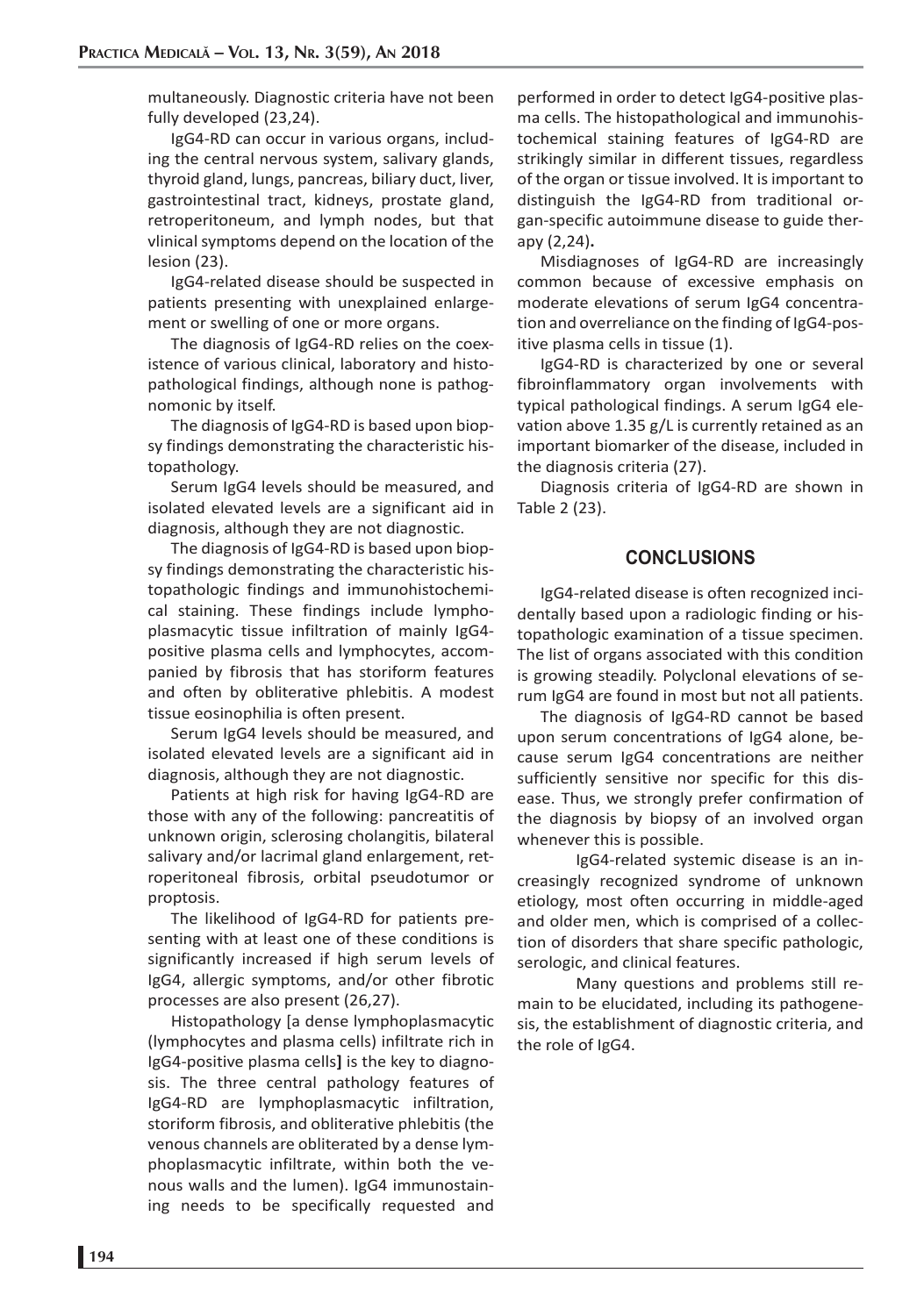*TABLE 2. Diagnostic criteria for IgG4-RD (23)*



#### **REFERENCES**

- **1. Stone J.H., Zen Y., Deshpande V.** IgG4-related disease. *N Engl J Med.* 2012; 366(6): 539-51.
- **2. Stone J.H., Chan J.K.C., Deshpande V., Okazaki K., Umehara H., Zen Y.** IgG4-Related Disease. *Int J Rheumatol.* 2013; 2013: 532612.
- **3. Nirula A., Glaser SM, Kalled SL, Taylor FR.** What is IgG4? A review of the biology of a unique immunoglobulin subtype. *Curr Opin Rheumatol.* 2011; 23(1): 119-24.
- **4. Sthoeger Z., Asher I., Rosenberg-Bezalel S., Mahlab-Guri K.** Immunoglobulin G4 and related diseases. *IMAJ.* 2012; 14: 642-5.
- **5. Fernandez-Flores A.** The role of IgG4 in cutaneous pathology. *Rom J Morphol Embyol.* 2012; 53(2): 221-31.
- **6. Kamisawa T., Zen Y., Pillai S., Stone J.H.** IgG4-related disease. *Lancet.* 2015; 385(9976): 1460-71.
- **7. Deshpande V., Zen Y., Chan J.K.C., Yi E.E., Sato Y., Yoshino T. et al.** Consensus

statement on the pathology of IgG4-related disease. *Mod Pathology.* 2012; 25: 1181-92

- **8. Divatia M., Kim S.A., Ro J.Y.** IgG4-related sclerosing disease, an emerging entity: a review of a multi-system disease. *Yonsei Med. J.* 2012; 53(1): 15-34.
- **9. Umehara H., Okazaki K., Masaki Y., Kawano M., Yamamoto M., Ssaeki T. et al.** A novel clinical entity, IgG4-related disease (IgG4-RD): general concept and details. *Mod Rheumatol.* 2012; 22(1): 1-14.
- **10. Kamisawa T., Funata N., Hayashi Y., Eishi Y., Koike M., Tsuruta K. et al.** A new clinicopathological entity of IgG4-related autoimmune disease. *J Gastroenterol.* 2003; 38: 982-4.
- **11. Kamisawa T., Zen Y., Pillai S., Stone J.H.** IgG4-related disease. *Lancet.* 2015; 385(9976): 1460-71.
- **12. Khosroshahi A., Stone J.H.** A clinical overview of IgG4-related systemic disease. *Curr Opin Rheumatol.* 2011; 23: 57-66.
- **13. Fengqing W., Qiang Y., Feng G., Zehao Z., Yuefei M., Jing C. et al.** Serum trypsin

and TCR as novel markers for predicting disease activity in IgG4-related disease. *Centr Eur J Immunol.* 2014; 39(2): 193-7.

- **14. Carruthers M., Khosroshahi A., Augustin T., Deshpande V., Stone J.H.** The diagnostic utility of serum IgG4 concentrations in IgG4-related disease. *Ann Rheum Dis.* 2015; 74: 14-8.
- **15. Fox R.I., Fox C.M.** IgG4 levels and plasmablasts as a marker for IgG4-related disease (IgG4-RD) *Ann Rheum Dis.* 2015; 74: 1-3.
- **16. Deshpande V., Zen Y., Chan J.K., Yi E.E.,**  Sato Y., Yoshino T. et al. Consensus statement on the pathology of IgG4-related disease. *Mod Pathol.* 2012; 25: 1181-92.
- **17. Fragoulis G.E., Moutsopoulos H.M.** IgG4 syndrome: old disease, new perspective. *J Rheumatol.* 2010; 37(7): 1369-70
- **18. Kawa S., Ito T., Watanabe T., Maruyama M., Hamano H., Aruyama M. et al.** The utility of serum IgG4 concentrations as a biomarker. *Int J Rheumatol.* 2012; 2012: 198-214.